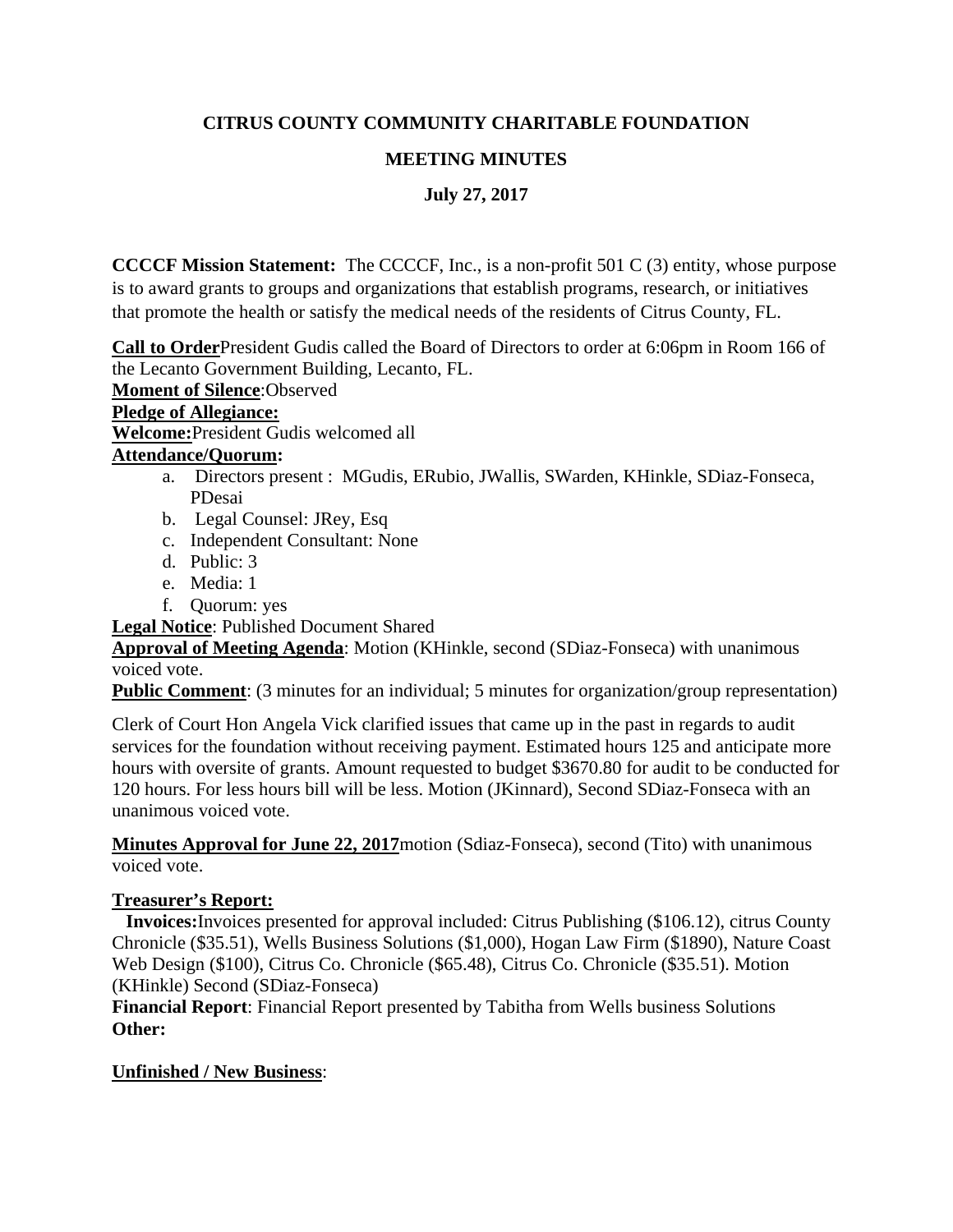- 1. Vote on Investment Committee's proposed policy Motion (ERubio), Second (JWallis) with unanimous voiced vote.
- 2. Secretary/Treasurer Duties Propose part-time Administrative Assistant Chair Gudis stated there is no money for an assistant.
	- a. Request to change email to Outlook speak with Webmaster
- 3. Chair requests discussion of procedures for handling checks to be written and sent. Suggestion all bills go to Tabitha electronically.
- 4. Chair requests estimated budget expenses for each committee for next fiscal year including postage and investment fees.
- 5. Chair requests estimated Revenue from bank accounts from Treasurer & Estimated investment income from Investment Committee.
- 6. SDiaz-Fonseca Proposed to move September  $28<sup>th</sup>$  meeting to Wednesday September  $27<sup>th</sup>$ Motion (SDiaz-Fonseca), Second (JWallis) unanimous voiced vote.
- 7. Chair requested an estimate of budgets by end fo August for each committee operational expenses.
- 8. Committee Vacancy Appointments
	- i. Audit Committee
	- ii. Investment Committee
	- iii. Bylaws Committee
	- iv. Grants Committee

## **Standing Committee Reports:**

- a. Audit Committee:
- b. Compensation/Personnel Committee:
- c. Investment Committee:
	- i. Report from Committee Chair, Ernesto Rubio Proposed RFP include IPS send to webmaster for publishing. Discussion: As soon as we have signed agreement we can invest. Investment adviser custodian RFP for review and response. Vacancy for CPA – looking for CPA to be on Investment Committee or License Security Broker.
- d. Grant Committee:
	- i. Report from Committee Chair Sophia Diaz Fonseca Report on second grant cycle recommendation. Note: Tito precluded himself from vote. Motion (JKinnard), Second (KHinkle) with unanimous voiced vote.

## **Ad Hoc Committee Reports:**

- a. Finance Committee:
- b. Bylaws Committee:
- c. Communication Committee:

## **Legal Update**:

a. Report from Jennifer C. Rey, Esq.

**Meeting Adjournment** unanimous voiced vote at 7:40pm